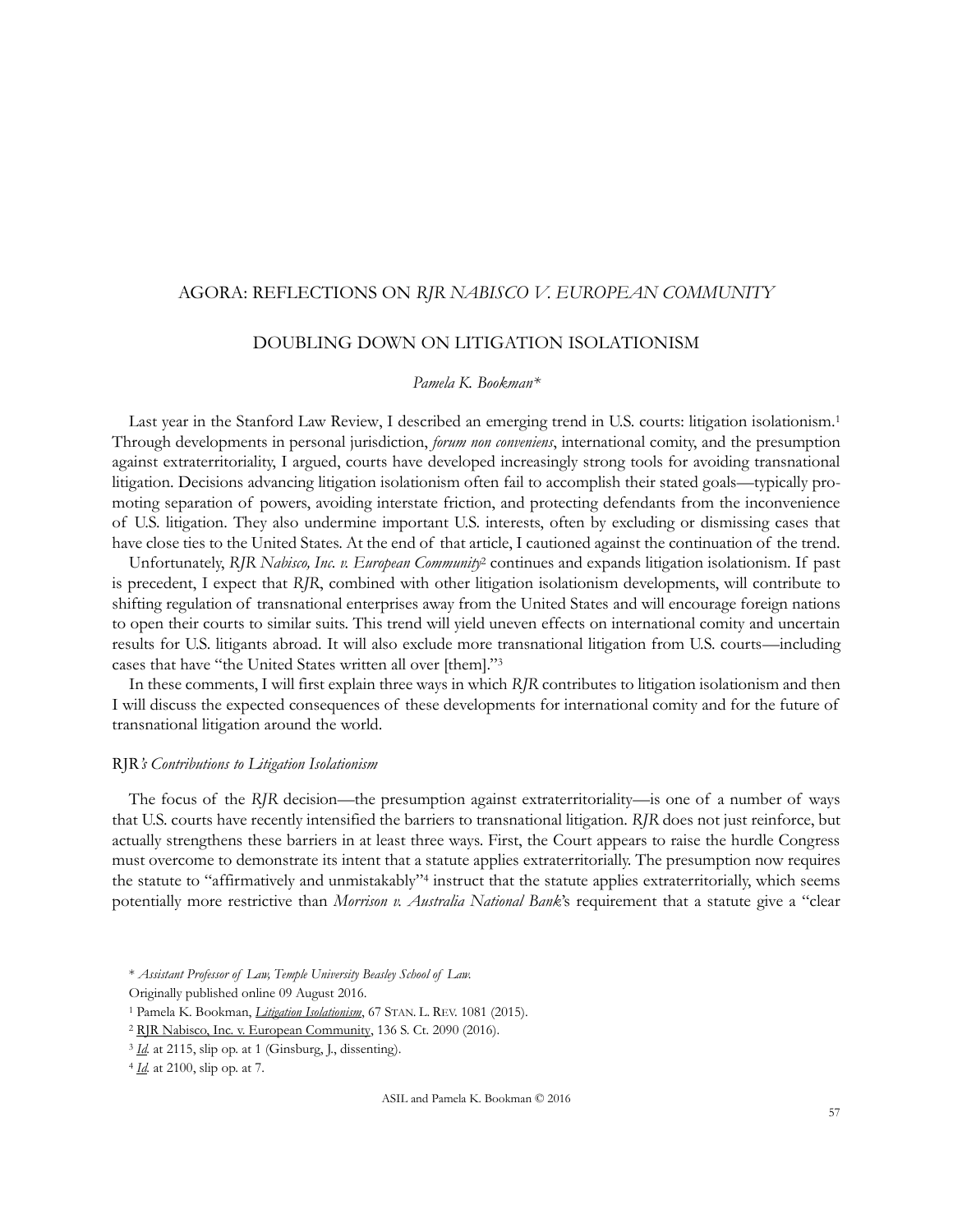#### 58 AJIL UNBOUND Vol. 110

Second, and more structurally, in *RJR* the Court applied the presumption against extraterritoriality not just to each act of Congress, but to each *provision* individually, notwithstanding cross-references to other provisions within the same statute that overcome the presumption.<sup>6</sup> The Justices held unanimously that Section 1962 of the Racketeer Influenced and Corrupt Organizations Act (RICO), 18 U.S.C. Sections 1961–1968, which sets forth the prohibitions that can form the basis of a RICO violation, can apply to extraterritorial conduct<sup>7</sup> (here, a global money-laundering scheme involving Colombian and Russian drug traffickers). But the Justices split on whether Section 1964(c), which permits "[a]ny person injured in his business or property by reason of a violation of section 1962" to sue, overcomes the antiextraterritoriality presumption. The Court says it does not because "[n]othing in §1964(c) provides a clear indication that Congress intended to create a private right of action for injuries suffered outside of the United States."<sup>8</sup> Nothing—except, as Justice Ginsburg points out, the reference to Section 1962, which the Court just said "encompasses foreign injuries."<sup>9</sup>

Third, the *RJR* decision undermines the historical understanding that the presumption against extraterritoriality applies only to statutes that regulate conduct.<sup>10</sup> The decision makes it more difficult for federal statutes to have any kind of extraterritorial reach because the Court emphasizes that the presumption applies to any and all kinds of statutes. The Court relies on *Kiobel v. Royal Dutch Petroleum Co.*<sup>11</sup> to reach this conclusion. In *Kiobel*, the Court (for the first time) applied the presumption to a "purely jurisdictional" statute.<sup>12</sup> But *Kiobel*  might have been an outlier because the purely jurisdictional statute at issue was the extraordinary Alien Tort Statute, and the Court made this extension in large part because the Court had previously held that the Alien Tort Statute permitted the *courts* to create a cause of action.<sup>13</sup> That reasoning seemed to prevent courts from applying the presumption to other purely jurisdictional statutes, like the federal diversity jurisdiction statute, 28 U.S.C. Section 1332. The Court in *RJR*, however, states affirmatively and unmistakably that the presumption applies "whether the statute in question regulates conduct, affords relief, or merely confers jurisdiction."<sup>14</sup>

<sup>5</sup> Morrison v. Nat'[l Australia Bank Ltd.,](https://www.supremecourt.gov/opinions/09pdf/08-1191.pdf) 561 U.S. 247, 255 (2010).

<sup>6</sup> Bill Dodge notes elsewhere in this symposium that a provision-by-provision approach is consistent with recent applications of the presumption in [Morrison,](https://www.supremecourt.gov/opinions/09pdf/08-1191.pdf) 561 U.S. at 265; [Microsoft Corp. v. AT&T Corp.,](https://supreme.justia.com/cases/federal/us/550/437/) 550 U.S. 437, 455-56 (2007). *See* William S. Dodge, *The Presumption Against Extraterritoriality in Two Steps*, 110 AJIL UNBOUND 45 (2016).

<sup>7</sup> The Court "assume[s] without deciding that the alleged pattern of racketeering activity consists entirely of predicate offenses that were either committed in the United States or committed in a foreign country in violation of a predicate statute that applies extraterritorially." [RJR,](https://www.supremecourt.gov/opinions/15pdf/15-138_5866.pdf) 136 S. Ct. at 2105, slip op. at 18.

<sup>8</sup> *[Id](https://www.supremecourt.gov/opinions/15pdf/15-138_5866.pdf)*. at 2108, slip op. at 22.

<sup>9</sup> *[Id.](https://www.supremecourt.gov/opinions/15pdf/15-138_5866.pdf)* at 2113, slip op. at 3 (Ginsburg, J., dissenting ). As Anthony Colangelo puts it elsewhere in this symposium, the Court "'looked through 'the RICO statute to the underlying predicate statutes to discern RICO's geographic coverage as to certain racketeering activities," but it "was not willing to look through RICO" when interpreting the scope of the statute creating the private right of action. *See* Anthony J. Colangelo, *The Frankenstein's Monster of Extraterritoriality*, 110 AJIL UNBOUND 51 (2016).

<sup>10</sup> For an overview of the state of the presumption against extraterritoriality ten years ago, see Pamela K. Bookman, Note, *[Solving the](https://www.jstor.org/stable/4145006?seq=1#page_scan_tab_contents)  [Extraterritoriality Problem: Lessons from the Honest Services Statute](https://www.jstor.org/stable/4145006?seq=1#page_scan_tab_contents)*, 92 VA. L. REV. 749, 784 (2006).

<sup>11</sup> [Kiobel v. Royal Dutch Petroleum Co.,](https://www.supremecourt.gov/opinions/12pdf/10-1491_l6gn.pdf) 133 S. Ct. 1659 (2013).

<sup>12</sup> The Court has applied principles inspired by the antiextraterritoriality presumption to other parts of statutes, but not the presumption itself, which sets a higher bar. *See, e.g.*, [Small v. United States,](https://www.law.cornell.edu/supct/html/03-750.ZS.html) 544 U.S. 385, 389 (2005) (noting that "the presumption against extraterritorial application does not apply directly" in cases determining whether statutory provision "convicted in any court" includes convictions in foreign courts, and interpreting "any" as limited to domestic context); cf. *[id](https://www.law.cornell.edu/supct/html/03-750.ZS.html)*. at 395 (Thomas, J., dissenting) (objecting to interpretation limiting "any" to describe only domestic courts); [RJR,](https://www.supremecourt.gov/opinions/15pdf/15-138_5866.pdf) 136 S. Ct. at 2108, slip op. at 22 ("The word 'any' ordinarily connotes breadth, but it is insufficient to displace the presumption against extraterritoriality.").

<sup>13</sup> *See* [Kiobel](https://www.supremecourt.gov/opinions/12pdf/10-1491_l6gn.pdf), 133 S. Ct. at 1665 ("we think the principles underlying the canon of interpretation similarly constrain courts considering causes of action that may be brought under the ATS").

<sup>14</sup> [RJR,](https://www.supremecourt.gov/opinions/15pdf/15-138_5866.pdf) 136 S. Ct. at 2101, slip op. at 9.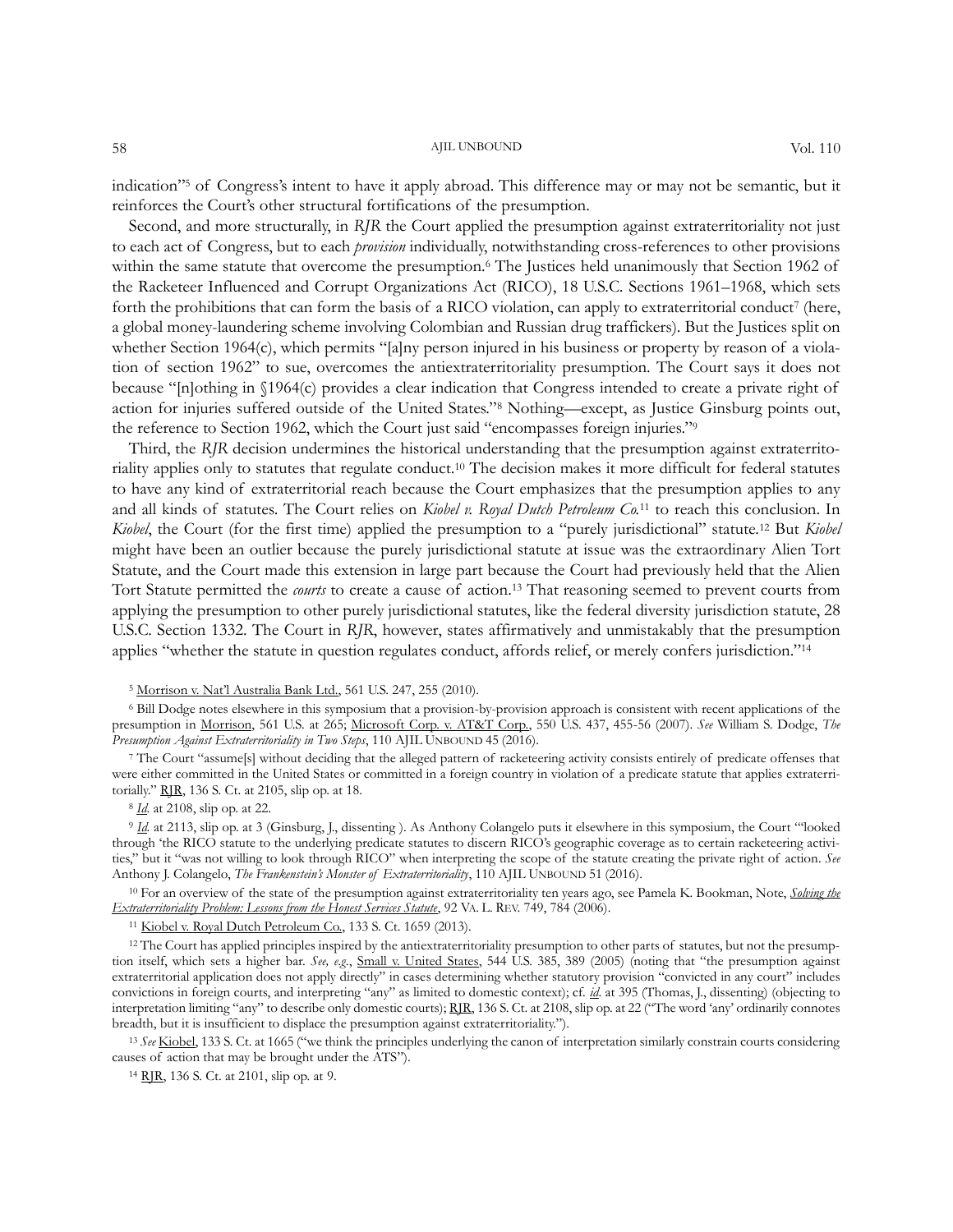This extension saddles an additional swath of statutes with the burden of having to overcome the presumption. Section 1332 may now bar diversity cases between U.S. citizens of different states involving "matters[s] in controversy" that arose abroad.<sup>15</sup> Such an application of the presumption seems ludicrous,<sup>16</sup> but also a natural extension of the analysis in *RJR*. Other statutes will more certainly be cabined by the decision. The Second Circuit recently held that the Stored Communications Act, 18 U.S.C. §§ 2701 et seq., limits the reach of "warrants" to search data stored in off-shore facilities.<sup>17</sup> It seems that *RJR* would bar litigation under the sex tourism statute, 18 U.S.C. Section 2423(b).<sup>18</sup> Although that law contains language that likely overcomes the presumption, the provision establishing a cause of action to sue for sex tourism violations does not,<sup>19</sup> as Ted Folkman has pointed out.<sup>20</sup> RJR even suggests that the presumption might now bar the extraterritorial application of Title VII, even though Congress amended that statute to tell the Supreme Court (I'm paraphrasing here): We *want* Title VII to apply extraterritorially. Congress amended some provisions of Title VII to effectuate this message, but not the part of the statute that creates a cause of action for private citizens to sue.<sup>21</sup>

### *The Consequences of More Litigation Isolationism*

*RJR*'s fortification of the presumption against extraterritoriality thus will make it even harder to extend the reach of federal laws to many claims that do "touch and concern"<sup>22</sup> the United States, but apparently do so with insufficient force.

The decision also likely has two related unintended consequences that should raise concerns: first, the effects on international comity; second, the effects on Congress's ability to regulate U.S. citizens' conduct abroad.

First, RJR, like many litigation isolationist decisions in recent years, states that it is serving the ends of international comity—but it is questionable whether it does so. The majority and dissents debate the decision's likely effect on international comity. Writing for the Court, Justice Alito argues that Section 1964(c), which creates the private right of action, should be subject to the presumption against extraterritoriality "independently of its application to § 1962,"<sup>23</sup> because opening U.S. courts to foreign plaintiffs bringing civil RICO claims alleging

<sup>19</sup> [18 U.S.C. § 2255](https://www.law.cornell.edu/uscode/text/18/2255) ("Any person who, while a minor, was a victim of a violation of section . . . 2243 . . . and who suffers personal injury as a result of such violation, regardless of whether the injury occurred while such person was a minor, may sue in any appropriate United States District Court . . .").

<sup>20</sup> Ted Folkman, *[Case of the Day RJR Nabisco v. European Community](https://lettersblogatory.com/2016/06/29/case-day-rjr-nabisco-v-european-community/)*, LETTERS BLOGATORY (June 29, 2016).

<sup>15</sup> [28 U.S.C. 1332](https://www.law.cornell.edu/uscode/text/28/1332) ("The district courts shall have original jurisdiction of all civil actions where the matter in controversy exceeds the sum or value of \$75,000, exclusive of interest and costs, and is between—(1) citizens of different States; (2) citizens of a State and citizens or subjects of a foreign state . . . ").

<sup>16</sup> See William S. Dodge, *[The Presumption Against Extraterritoriality Still Does Not Apply to Jurisdictional Statutes](http://opiniojuris.org/2016/07/01/32658/)*, OPINIO JURIS (July 1, 2016, 4:57 PM).

<sup>&</sup>lt;sup>17</sup> The Second Circuit in [United States v. Microsoft,](https://www.justsecurity.org/wp-content/uploads/2016/07/Microsoft-Ireland-2d-Cir-Opinion-20160714.pdf) No. 14-2985, July 14, 2016, stated it did not believe itself to be "at liberty" to disregard the presumption against extraterritoriality in evaluating the scope of the word "warrant" in the SCA.

<sup>18</sup> [18 U.S.C. § 2423\(b\)](https://www.law.cornell.edu/uscode/text/18/2423) ("[A] United States citizen or an alien admitted for permanent residence in the United States who travels in foreign commerce, for the purpose of engaging in any illicit sexual conduct with another person shall be fined . . . or imprisoned . . .").

<sup>&</sup>lt;sup>21</sup> To reverse the effect of the [EEOC v. Arabian American Oil Co.,](https://supreme.justia.com/cases/federal/us/499/244/case.html) 499 U.S. 244 (1991), which applied the presumption against extraterritoriality to find that Title VII does not apply extraterritorially, Congress amended the statute to define "employee" to include U.S. citizens employed in a foreign country,  $42$  U.S.C. § 2000e(f), and to reach U.S. employers abroad,  $42$  U.S.C. § 2000e-1(c). But the statute allowing private parties to sue for violations of Title VII[, 41 U.S.C. § 2000e](https://www.eeoc.gov/laws/statutes/titlevii.cfm)–5(f), does not itself contain an indication of extraterritorial application. *RJR* suggests that Congress's fix was insufficient.

<sup>22</sup> [Kiobel,](https://www.supremecourt.gov/opinions/12pdf/10-1491_l6gn.pdf) 133 S. Ct. at 1669.

<sup>23</sup> [RJR,](https://www.supremecourt.gov/opinions/15pdf/15-138_5866.pdf) 136 S. Ct. at 2095, slip op. at 18.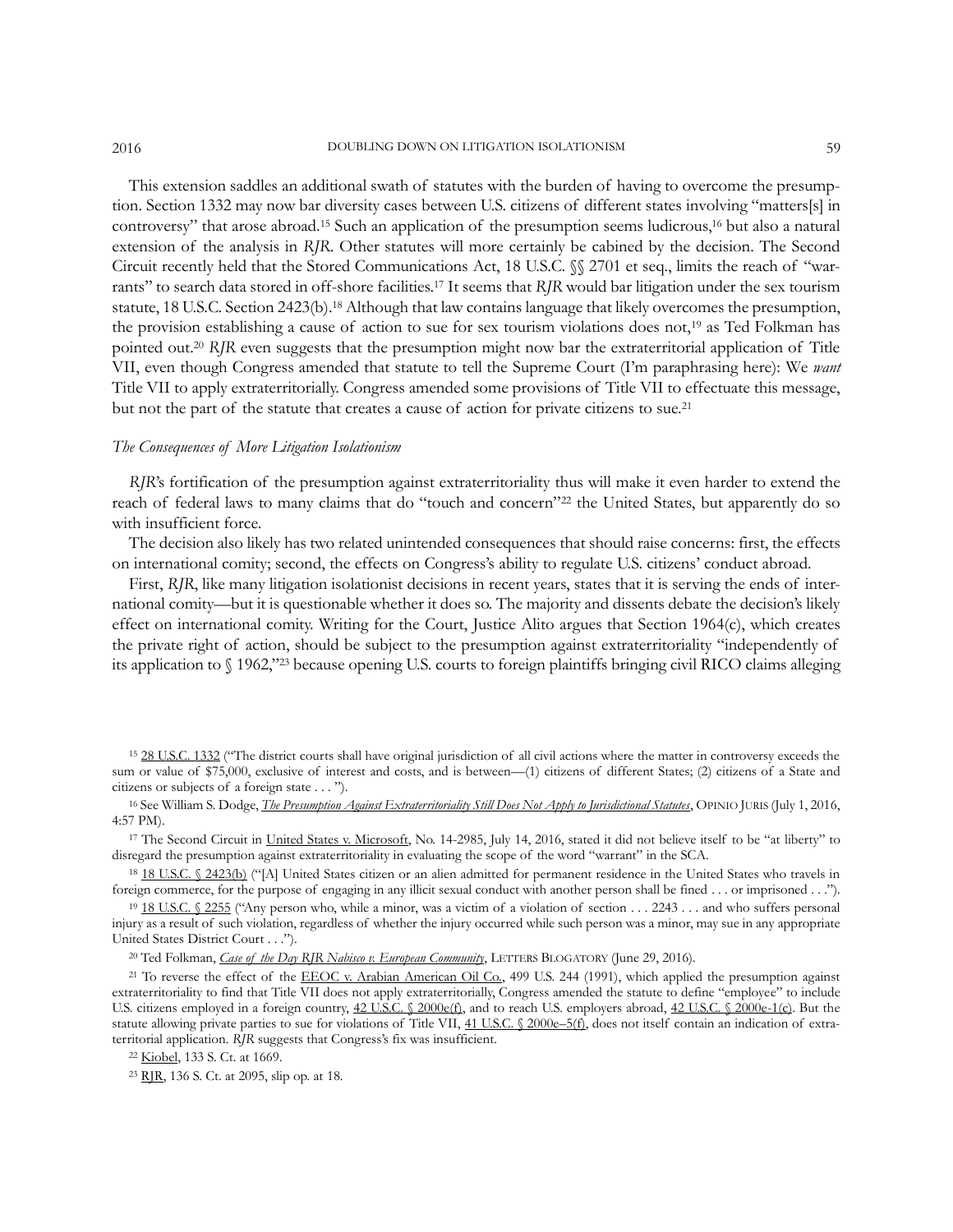#### 60 AJIL UNBOUND Vol. 110

foreign injuries could present a "danger of international friction."<sup>24</sup> Justice Ginsburg counters that discriminating against foreign plaintiffs in this manner might "spark, rather than quell, international strife."<sup>25</sup> And Justice Breyer writes separately to point out that the Solicitor General's office gave him little reason to trust their allegation that recognizing a cause of action for foreign conduct would itself compromise comity.<sup>26</sup> (In any event, the threat to international comity is the majority's reason for *applying* the presumption to interpret RICO, not its reason for finding that the statute fails to overcome the presumption.)

How do we know which Justice is right? One way of evaluating the question is examining the Justices' stated evidence. The majority relies on the SG's brief and on the submissions by foreign sovereigns (some of whom are also the respondents in this case) as amici in other cases. The SG's brief provides weak support: as Justice Breyer mentions, the Executive branch did little to substantiate its position. Even the majority does not explain why it finds the SG's argument convincing; in fact, you could read *RJR* quickly and miss the SG reference. And in past antiextraterritoriality cases, the Court has made clear that Congress—not the Executive—is the final arbiter of a statute's impact on foreign relations.<sup>27</sup>

The majority does not defer to the SG. Instead, it harps on the foreign sovereign amicus briefs from other cases to demonstrate that creating a private right of action itself can offend foreign nations and to undermine the plaintiffs' argument that this time it won't. Reliance on foreign sovereigns' briefs in this manner is, as far as I can tell, unprecedented.<sup>28</sup> Although the Court purports to be preserving international relations, its "gotcha" style of argument itself is not a model of diplomacy.<sup>29</sup> This is all the more true because it fails to consider foreign sovereigns' understanding of the relationship between international comity and international law.

The amicus briefs do not prove the point. The Court fails to acknowledge important distinctions between the cases that spurred the cited amicus briefs and this one. The Court cites foreign sovereign amicus briefs from two cases—*Empagran* and *Morrison*—in which foreign countries like Germany, the United Kingdom, and Canada argued that private enforcement of U.S. antitrust and securities laws in foreign-cubed cases interfered with those countries' regulatory regimes. Those cases did not involve extraterritorial regulation of U.S. citizen defendants, which is within the scope of the United States' power under international law (as the *Sosa* amicus brief would have recognized) and less likely to cause friction.<sup>30</sup> And those decisions did not require the statutory-interpretation acrobatics that *RJR* had to perform to circumvent the clear extraterritorial application of the RICO predicates.<sup>31</sup>

In sum, the *RJR* plaintiffs' positions in this case are consistent with the positions they took in *Morrison* and *Empagran* in part because the defendant here is a U.S. citizen. They are likewise consistent with the amicus brief

<sup>26</sup> *[Id.](https://www.supremecourt.gov/opinions/15pdf/15-138_5866.pdf)* at 2116, slip op. at 2 (Breyer, J., dissenting).

<sup>28</sup> *See* Kristen Eichensehr, *[Foreign Sovereigns as Friends of the Court](http://papers.ssrn.com/sol3/papers.cfm?abstract_id=2673720)*, 102 VA. L. REV. 289 (2016).

<sup>29</sup> It is interesting to note that the Solicitor General, in pushing the interpretation the Court ultimately adopted, did not take this approach. *See* [Brief for the United States as Amicus Curiae Supporting Vacatur, RJR Nabisco, Inc., v. European Community,](http://www.scotusblog.com/wp-content/uploads/2015/12/15-138tsacunitedstates.pdf) 15-138 (Dec. 2015).

<sup>30</sup> *See, e.g.*[, Brief for the Republic of France as Amicus Curiae in Support of Respondents,](http://www.americanbar.org/content/dam/aba/publishing/preview/publiced_preview_briefs_pdfs_09_10_08_1191_RespondentAmCuRepublicofFrance.authcheckdam.pdf) Morrison v. National Australia Bank, No. 08-1191, Feb. 26, 2010, at 2 (criticizing "[t]he extraterritorial application of U.S. securities fraud laws at the behest of plaintiffs who are not citizens or residents of the U.S., *against defendants who are not citizens or residents of the U.S.*, for frauds perpetrated on exchanges that are not within the territory of the U.S." (emphasis added)); Brief of the Governments of Germany, et al., F. Hoffman-La Roche Ltd. v. Empagran, No. 03-724, Feb. 3, 2004, at 25 (objecting to U.S. regulation of "the conduct of foreign businesses in foreign countries").

<sup>31</sup> *See* [RJR Nabisco, Inc. v. European Community,](http://www.scotusblog.com/wp-content/uploads/2016/02/15-138_resp.authcheckdam.pdf) No. 15-138, Brief for Respondents at 46-52 (Feb. 4, 2016), for additional reasons to distinguish those cases.

<sup>24</sup> *[Id](https://www.supremecourt.gov/opinions/15pdf/15-138_5866.pdf)*. at 2095, slip op. at 19.

<sup>25</sup> *[Id](https://www.supremecourt.gov/opinions/15pdf/15-138_5866.pdf)*. at 2115, slip op. at 7 (Ginsburg, J., dissenting).

<sup>27</sup> [Kiobel,](https://www.supremecourt.gov/opinions/12pdf/10-1491_l6gn.pdf) 133 S. Ct. at 1664.